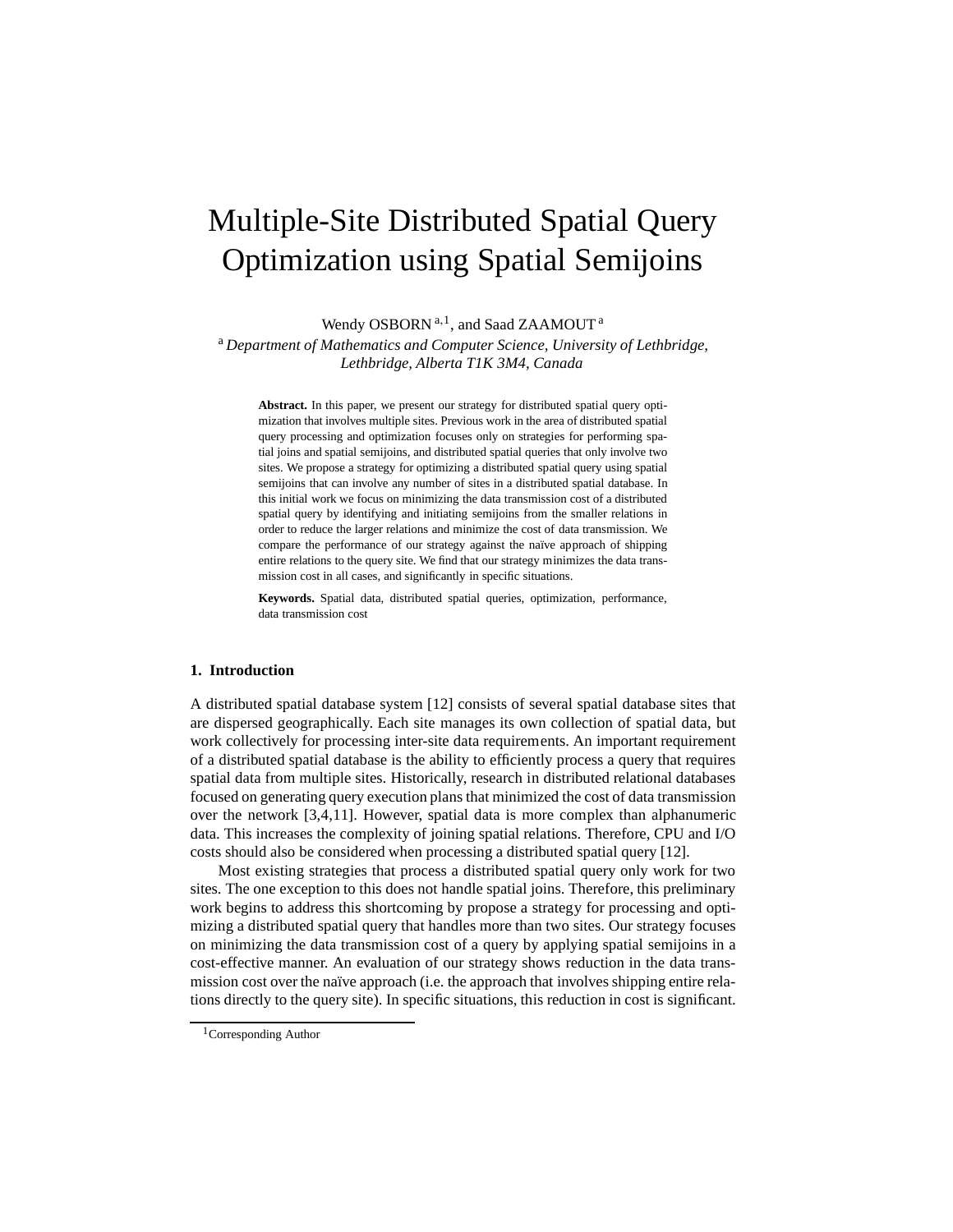#### **2. Background and Related Work**

Most research in distributed spatial query processing focuses on spatial join algorithms, spatial semijoins algorithms, and the use of Bloom filters for processing distributed spatial queries. A spatial join [12] takes two relations R and S, each with a spatial attribute, and relates pairs of tuples between R and S based on a spatial predicate that is applied to the spatial attribute values. Examples of spatial predicates include the overlap, containment, and adjacency of two spatial attributes. A spatial semijoin [2] is performed by projecting the spatial attribute from one relation, transmitting it to the site that contains the other spatial relation, and performing a spatial join of the spatial projection and relation. Then, the qualifying tuples from second site are shipped back to the first site and joined with the spatial relation on that site. A Bloom filter [1] is a hashed bit array that provides a compact but imprecise representation of the values of a joining attribute. A '1' bit represents the possible existence of a joining attribute value, while a '0' bit represents the absence of the value.

With the exception of [6], all proposed strategies for processing distributed spatial queries work for a two-site database only. We summarize these works below.

#### *2.1. Spatial Join*

A significant majority of spatial join algorithms are designed for a centralized system [7]. This section focuses on spatial join strategies for distributed spatial queries.

Kang et al. [8] propose a parallel spatial join strategy that is adapted to a distributed spatial database environment. Their strategy has two phases: data redistribution, and filter and refinement. In the data redistribution phase, on each site, the space that contains objects is partitioned into regions (i.e. buckets). A subset of regions is transmitted between servers so that each server has the same regions for both data sets. This subset is chosen by estimating which will result in the lowest overall response time (although it is unclear if I/O costs are considered). Then, the filter and refinement phase is carried out on both sites by performing a spatial join. An experimental evaluation shows that the parallel spatial join technique has a significantly faster response time – up to a 33% improvement over a semijoin-based strategy.

#### *2.2. Spatial Semijoin*

Abel *et al.* [2,13] propose a spatial semijoin operator that combines the conventional semijoin operator with the filter stage of spatial query processing in order to reduce the data transmission, I/O and CPU costs. Their work explores two adaptations of the spatial semijoin. In the first, a "projection" of a set of MBRs from one spatial relation is transmitted to the second site and applied to the other relation using a spatial join. In the second, the "projection" is a single-dimensional mapping that represents the objects in each relation. A performance evaluation between these approaches shows that 1) for datasets with very large spatial descriptions, both strategies perform the same, 2) for datasets with smaller spatial descriptions, a semijoin that uses single-dimensional mapping works best, 3) using the R-tree for retrieving MBRs incurs significant CPU costs, and 4) single-dimensional mapping causes more false drops than MBRs.

Karam and Petry [10] propose a spatial semijoin, which differs from [2,13] in that MBRs from different levels of the R-tree are chosen for the spatial semijoin, instead of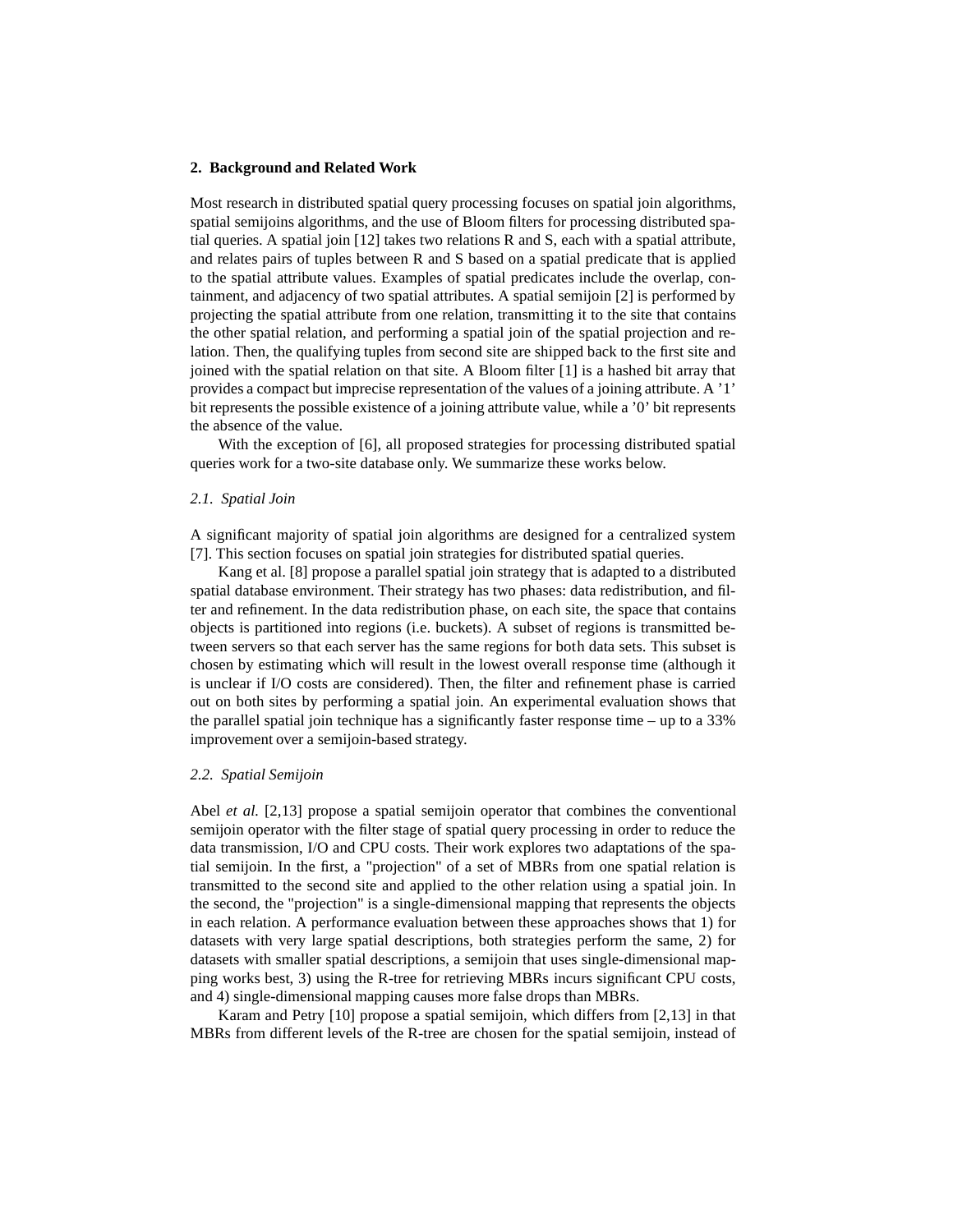requiring that all come from the same level. A performance evaluation shows that their spatial semijoin outperforms the naïve spatial join (i.e. the whole relation is shipped to the other site for joining) when applied to real world data, but not when applied to randomly distributed rectangle sets. Limitation of their work are: 1) no comparison versus other strategies, 2) no consideration of CPU time.

# *2.3. Bloom Filters*

Karam [9] propose a 2-dimensional bit-matrix approach for performing a semijoin of two relations that focuses on minimizing the data transmission, I/O and CPU costs. A 2-dimensional space is partitioned into equal-sized regions, with each region mapping to a bit in a 2-dimensional array. If a region contains objects, the corresponding bit is set to 1. This bit-matrix is transmitted to the site containing the other relation, and is applied by testing each region containing objects for the existence of a '1' bit in the bit-matrix. Any qualifying objects are sent to the first site. A performance evaluation shows that this approach shows the best improvement when applied to real world data. Limitation of this work are: 1) an evaluation against the spatial join, and not versus a spatial semijoin, which in functionality is a closer match to the bit-matrix approach, and 2) no compression of the bit-matrix – a bit-matrix that contains many zeros is still transmitted in its entirety.

Hua et al. [6] propose the BR-tree, which is an R-tree that is augmented with Bloom filters to support exact-match queries. Each node entry contains 1) a minimum bounding rectangle (MBR) that approximates an object or a subset of objects, and 2) a Bloom filter that also represents one or more objects. In a leaf node, a Bloom filter is created by taking each object and producing k bits in the filter using different hash functions. In a non-leaf node, a Bloom filter is created by intersecting the Bloom filters in its child node. Although the BR-tree supports exact-match queries by using Bloom filters, it still requires the MBRs for region and point queries. A strategy for processing distributed region, point, and exact-match queries is proposed. The algorithm duplicates the root of every BR-tree across every site in the database. Any objects that pass the test against a root node is shipped to the site containing the original BR-tree. This strategy works for any number of sites. A significant limitation is a lack of support for spatial joins.

## **3. Distributed Spatial Query Processing Strategy**

In this section we present our algorithm for processing a distributed spatial query. The focus is to reduce the cost of data transmission over the network by using spatial semijoins. In the future we will also consisder I/O and CPU costs.

#### *3.1. Preliminaries*

We apply spatial semijoins by shipping the smaller spatial attributes to other sites and applying them to the larger relations in order to eliminate a significant amount of data that will not participate in the final result. We utilize a modified version of the approximationbased spatial semijoin that is proposed in [13].

In our implementation of the spatial semijoin, we use the following approach. We have two sites R and S that each contain a spatial relation. First, we obtain the projection of the spatial attribute from R. Then, the spatial relation is transferred to S and joined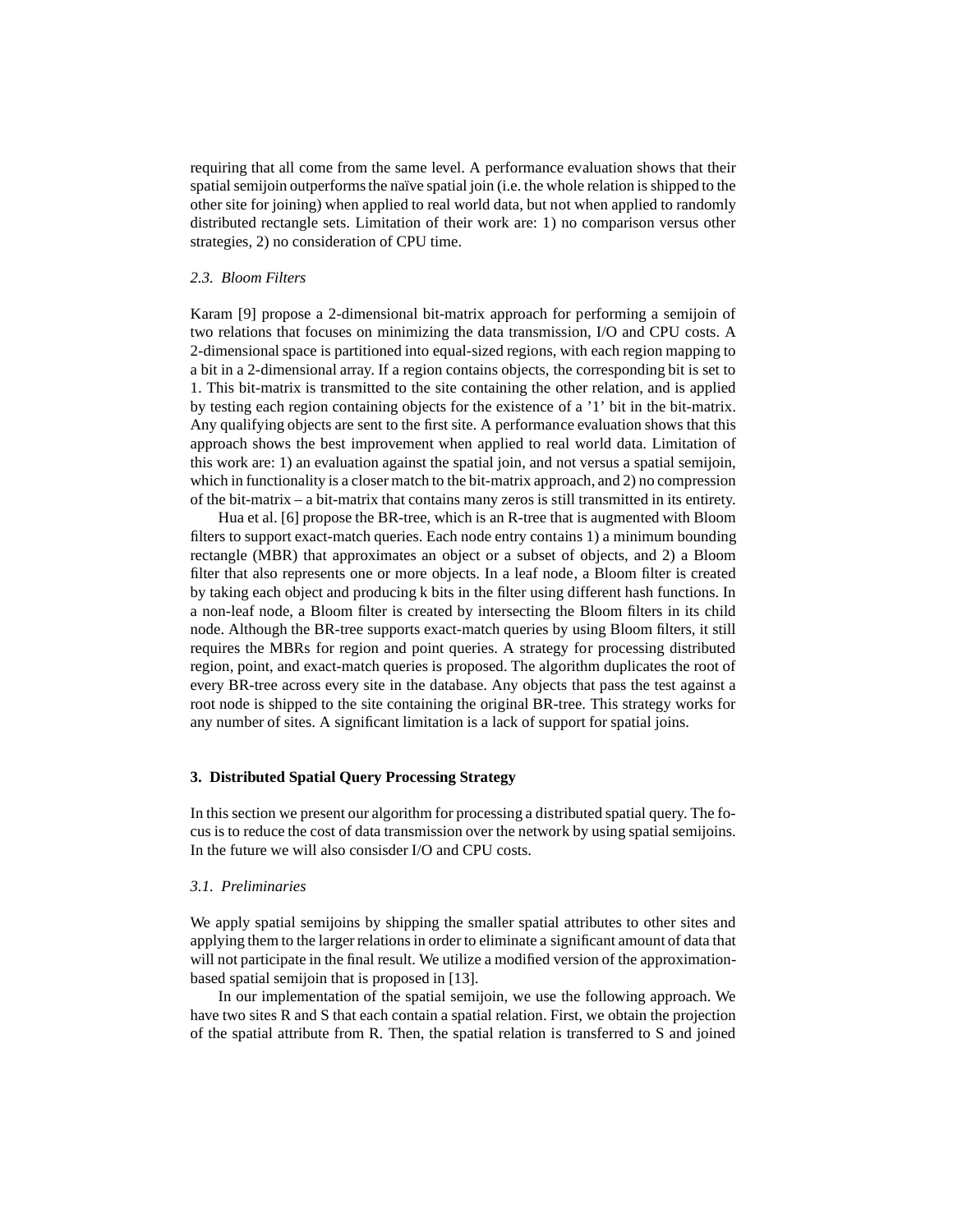with the spatial relation on S. Our semijoins differs after this point. Instead of sending the qualifying tuples from S back to R for the final join, we send back to R the identifiers from the spatial projection, which are used to select tuples from the relation on R to ship to the final query site. In addition, the tuples on site S that qualified in the semijoin are also shipped to the query site. Using this semijoin strategy allows us to incorporate more than two sites when processing a distributed query.

We make the following assumptions in our work:

- 1. Every spatial object is represented using its minimum bounding rectangle (MBR).
- 2. Every site that participates in the distributed spatial query has one spatial relation. If a site contains other relations that are required for the query, it is assumed that all local processing has taken place and one spatial relations remains.
- 3. All spatial relations have one spatial attribute.
- 4. All objects (and corresponding MBRs) in all spatial attributes are drawn from the same "spatial domain" (i.e. same region of space).
- 5. The cardinality of each spatial attribute is equal to the number MBRs in the relation. That is, we assume that all MBRs in a spatial attribute are distinct.
- 6. The number of sites participating in the distributed spatial query is a multiple of two. The reason for this will be made clear when the algorithm is presented.
- 7. The spatial attribute for every spatial relation is already indexed by an R-tree (or a similar index that places the minimum bounding rectangles for all objects in its leaf level).

## *3.2. The Algorithm*

Given n sites that will be participating in processing a distributed query, where each site has one spatial relation, our strategy has four main steps:

- 1. Sorting and grouping by spatial attribute cardinality,
- 2. Transmission of spatial attributes,
- 3. Semijoin execution,
- 4. Transmission of qualifying tuples to query site for the final join and processing.

Each step is described next. First, the sites will be ordered by increasing spatial attribute cardinality. After ordering, the first  $n/2$  sites of the ordered list are placed in a set P, while the remaining *n*/2 sites are placed in a set Q.

Then, the spatial attribute from the relation on each site in P are transmitted to a site in Q in the following manner:

- The attribute from the site with the smallest spatial cardinality in P is sent to the site with the smallest spatial attribute in Q,
- The attribute from the site with the next smallest spatial cardinality in P is sent to the site with the next smallest spatial attribute in Q,
- and so on... until.
- The attribute from the site with the largest spatial cardinality in P is sent to the site with the largest spatial attribute in Q.

Next, on each site in Q, a spatial semijoin is performed between the existing spatial relation and the spatial attribute sent from the corresponding site in P. The results of of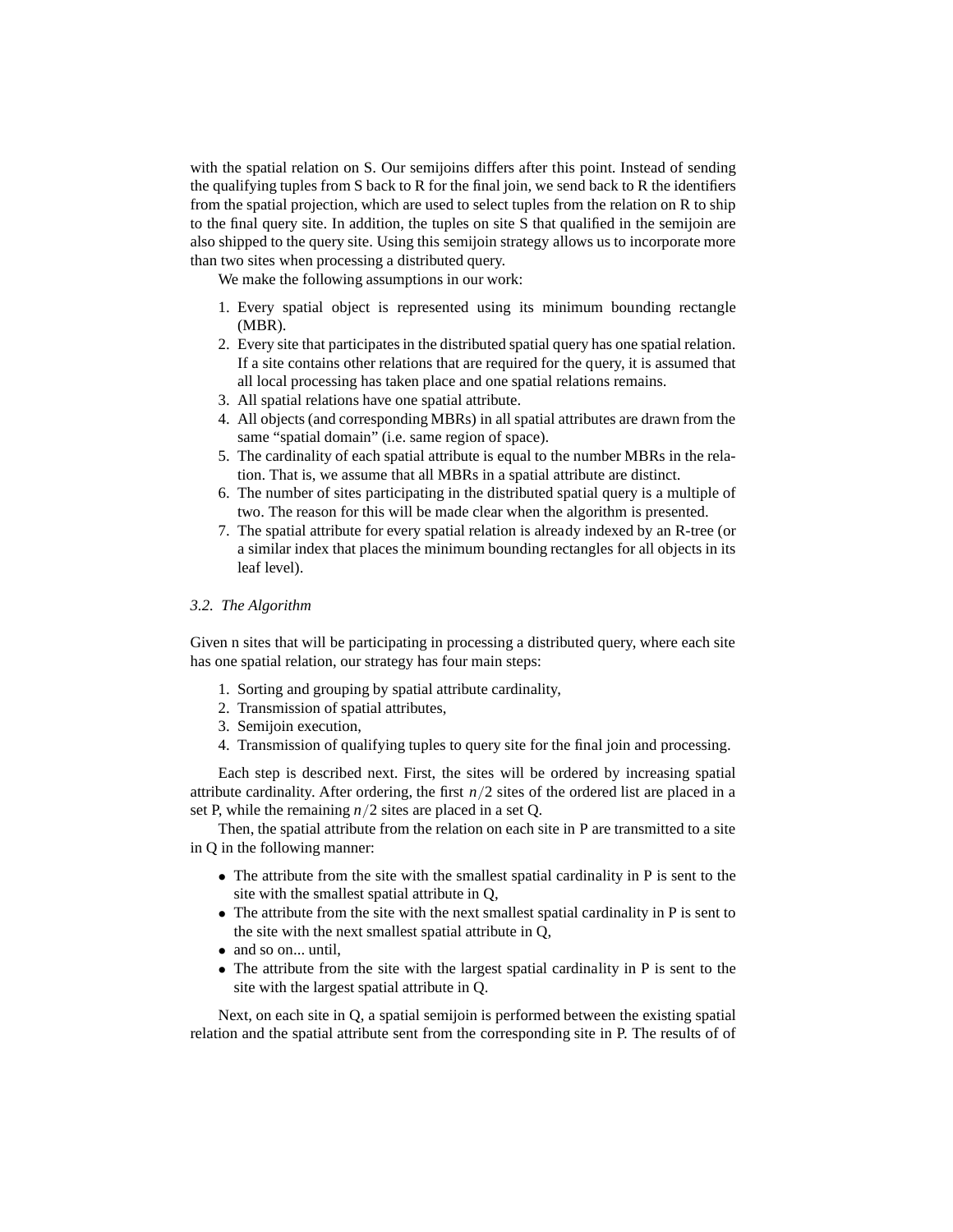the semijoin are: 1) the set of tuples on the site that qualify in the semijoin, and 2) a set of identifiers from the spatial attribute whose MBRs also qualify in the semijoin. The set of identifiers is sent back to the corresponding site in P.

Finally, for all sites in P, the tuples whose identifiers match the ones obtained from Q are shipped to the query site. In addition, for each site in Q the set of tuples that qualified in the semijoin are sent to the query site. At the query site, the final join is performed.

#### *3.3. Example*

Suppose we have a distributed spatial database with six sites. Each site contains a spatial relation with 100, 200, 400, 600, 800, and 1000 tuples respectively. Our strategy for processing a query that involves these sites proceeds as follows. First, our sites are ordered by increasing spatial attribute cardinality. Then, the list is divided into the two sets. The set P will contain the sites with the 100-, 200- and 400-tuple relations, while the set Q will contain the sites with the 600-, 800-, and 1000-tuple relations.

Next, the spatial attributes from the sites in set P are sent to sites in Q in the following manner. First, the spatial attribute from the site containing 100 tuples is sent to the site that contains 600 tuples. Similarly, the spatial attribute from the 200-tuple sites is set to the 800-tuple site, and the spatial attribute from the 400-tuple site is sent to the 1000-tuple site. Then, on the 600-, 800-, and 1000-tuple sites, a semijoin is performed between the local spatial relation and the spatial attribute that was shipped to it. During this process, the identifiers that correspond to the MBRs in the spatial attribute that qualify for the semijoin are sent back to originating site. For example, on the 600-tuple site, the identifiers for the qualifying MBRs are sent back to the 100-tuple site, and are used to select the corresponding tuples. Finally, all qualifying tuples from all sites are shipped to the query site.

## **4. Experimental Evaluation**

Here, we present our empirical evaluation of our distributed query processing algorithm. We compared our strategy for optimizing a distributed spatial query with the naïve approach which transfers all unreduced relations to the query site. First, we present the data sets and cost formulas used in our evaluation. Then, we present the results and discussion of our tests.

We simulated a six-site distributed spatial database, where each site contains one spatial relation. Each spatial relation has one spatial attribute, which consists of four values  $(lx, ly, hx, hy)$  that represent the extents of an MBR. In addition, each spatial relation has the following non-spatial attributes: identifier, region name, population and a line slope indicator. Each spatial relation has 100, 200, 400, 600, 800 and 1000 tuples respectively. We opted to use smaller relations for our experiments because of the preliminary nature of the work and the use of a simulated (and not real) distributed environment.

## *4.1. Data Transmission Cost Calculation*

In our experiments, we estimated the cost of data transmission as the total number of bytes that are transmitted. We assume that the data transmission rate is constant and therefore is not added to our calculations. In addition, we assume a integer size of two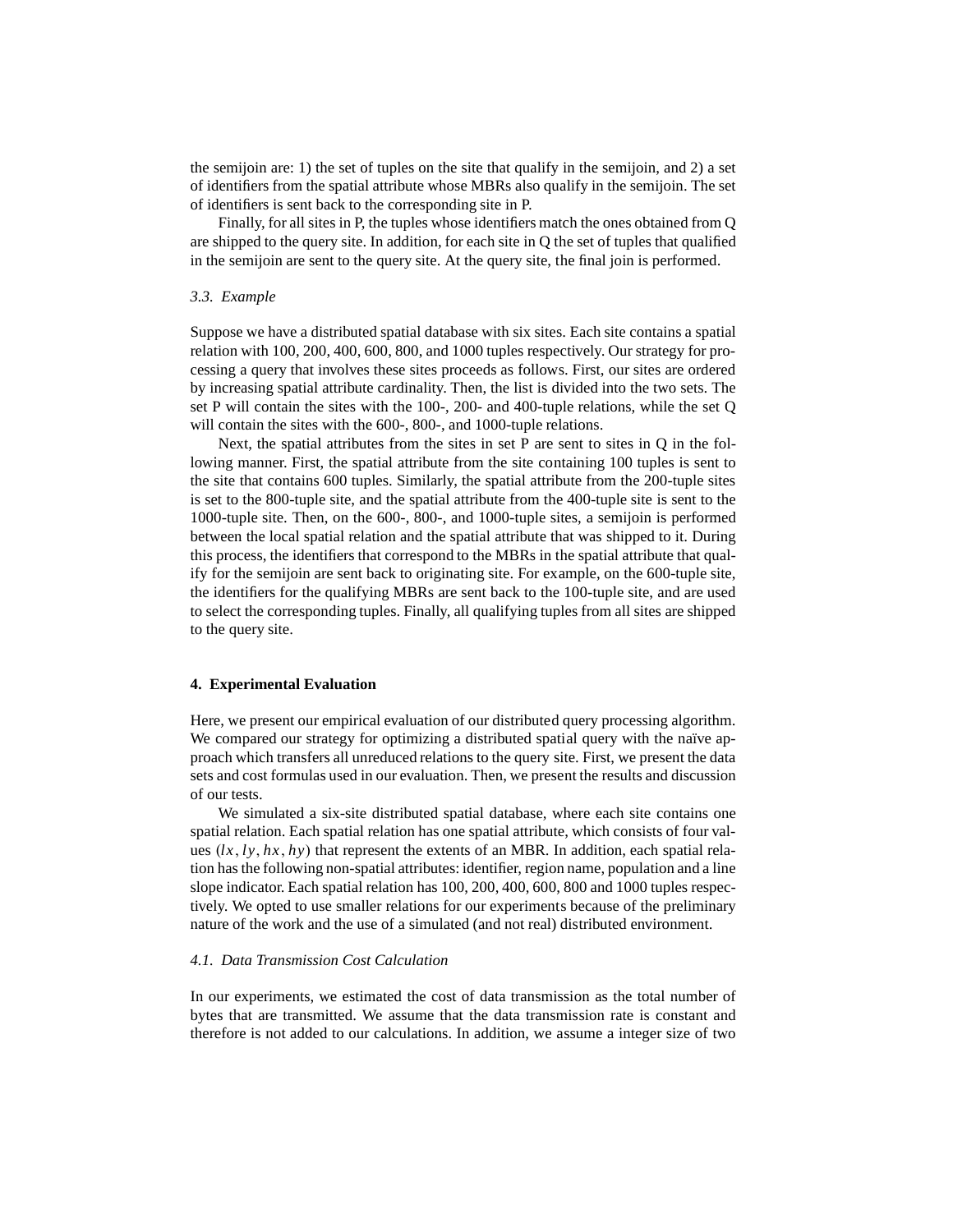bytes, a double-precision floating point size of eight bytes, a long integer size of 8 bytes and a character size of one byte.

The various costs of data transmission are calculated in the following manner. There are several calculations required. First, the transmission cost for transmitting an MBR is equal to the number of bytes used to represent an MBR:

$$
cost(MBR) = 4 * sizeof(double) + sizeof(int)
$$
\n(1)

which encompasses the co-ordinate values  $(lx, ly, hx, hy)$  and the tuple identifier. Similarly, the cost for transmitting a tuple is:

$$
cost(tuple) = sizeof(MBR) + 20 * sizeof(char) + sizeof(longint)
$$
  
+*sizeof(int)* (2)

which encompasses the region name, population and line slope indicator. In addition, 1) the cost of transmitting an identifier back to the original site from which it came is  $cost(ID) = sizeof(int)$ , and, 2) the function *number\_of\_qualifiers(relation)* returns the number of tuples from a relation that participate in the result of a spatial semijoin operation.

Finally, given spatial attribute  $X$  from relation  $Y$  (i.e. site  $Y$  from the set  $P$  above) that is shipped to relation  $Z$  (i.e. site  $Z$  from set  $Q$  above), the cost of processing the spatial semijoin is:

$$
cost(X, Y, Z) = number_of_tuples(Y) * cost(MBR)
$$
  
+number\_of\_tqualities(X) \* (cost(ID) + cost(tuple)) (3)  
+number\_of\_tqualities(X) \* cost(tuple)

The first term is the cost of transmitting the spatial attribute X from site Y to site Z. The second term is the cost of both transmitting back to Y the corresponding tuple identifiers for the qualifying MBRs in X, and then transmitting the tuples that correspond to those tuple identifiers to the query site. Finally, the third term is the cost of transmitting qualifying tuples from Z to the query site. This cost is calculated for every pair (Y,Z) of sites that are involved in the query, with all costs summed together to obtain the total cost of the query.

#### *4.2. Two-Site Query Test*

The first set of tests we performed are for distributed queries that involve two sites. Table 1 shows the pairs of relations (i.e. sites) that were evaluated, along with the total cost (in bytes) of both our optimized strategy (column Optimized) and the naïve approach (column Naïve). We opted to report the cost of data transmission in bytes so that determining the number of physical disk blocks in a page of secondary storage would not be required at this point.

In all cases, our strategy results in a lower data transmission cost over the naïve approach. In particular, the most significant improvement is achieved when there exists a significant difference in the size of the spatial relations between the two sites. For example, when the query involves the sites that contain the 100- and 1000-tuple spatial relations, we have almost 80% less data that is being transmitted when our strategy is being used to process the query.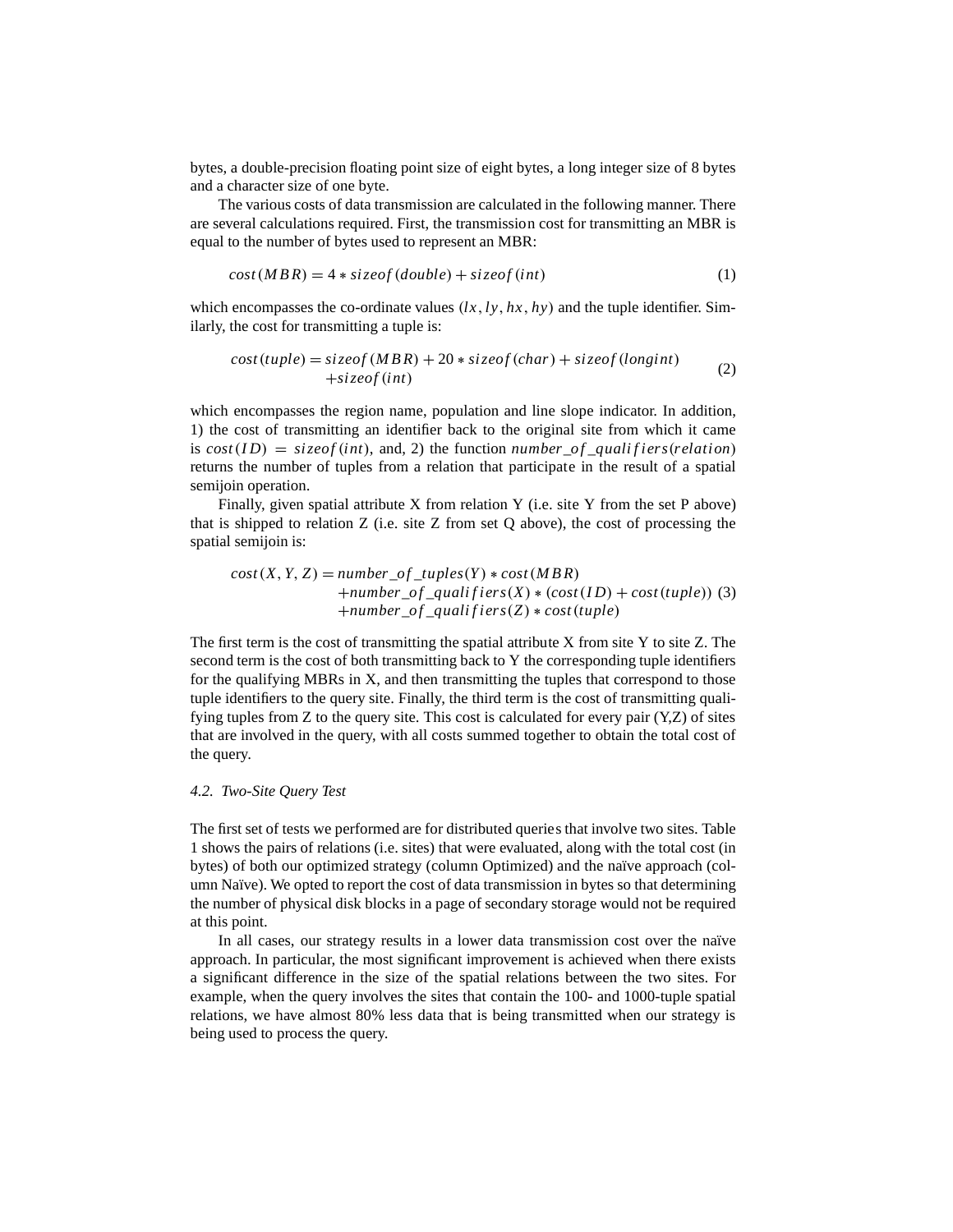| Site 1 | Site 2 | Optimized | <b>Naïve</b> | %Improvement |
|--------|--------|-----------|--------------|--------------|
| 100    | 400    | 16010     | 32000        | 50           |
| 100    | 600    | 16270     | 44800        | 64           |
| 100    | 800    | 15750     | 57600        | 73           |
| 100    | 1000   | 14580     | 70400        | 79           |
| 200    | 400    | 32150     | 38400        | 17           |
| 200    | 600    | 31760     | 51200        | 38           |
| 200    | 800    | 32020     | 64000        | 50           |
| 200    | 1000   | 31890     | 76800        | 59           |

**Table 1.** Two-Site Query Test

**Table 2.** Four-Site Query Test

| Site 1 | Site 2 | Site 3 | Site 4 | Optimized | Naïve  | %Improvement |
|--------|--------|--------|--------|-----------|--------|--------------|
| 100    | 200    | 400    | 600    | 52264     | 83200  | 37           |
| 100    | 200    | 800    | 1000   | 53410     | 134400 | 60           |
| 400    | 600    | 800    | 1000   | 162604    | 172900 | n            |

## *4.3. Four-Site Query Test*

For our second set of tests, we compared the evaluation of the strategies for four-site queries. Table 2 shows the sites involved and the total costs in bytes from both strategies. Again, we find that our strategy outperforms the naïve approach. In addition, we also find that in the situation where a significant size difference exists between the relations in this case, 100, 200, 800, and 1000 tuples - the greatest improvement is achieved.

#### *4.4. Six-Site Query Test*

Finally, we performed one test that compares our strategy with the naïve approach when all six sites are involved. We found the transmission cost from the query optimization strategy to be 127,456 bytes and that from the naïve strategy to be 198,400. This gives an improvement of approximately 36%.

## *4.5. Discussion*

In all cases, we discovered a lower data transmission cost from our strategy over the naïve approach. In addition, we discovered the following trends. First, the queries with the largest difference in the number of tuples between the participating relations, the greater the reduction that our strategy achieves. Second, we discovered that as the difference in the number of tuples between participating relations increases, the improvement that our strategy achieves increases as well.

# **5. Conclusion and Future Work**

In this paper, we propose a strategy for optimizing queries in a distributed spatial database that involves relations on multiple sites. Our strategy focuses on minimizing the cost of data transmission by applying spatial semijoins. Smaller spatial attributes are